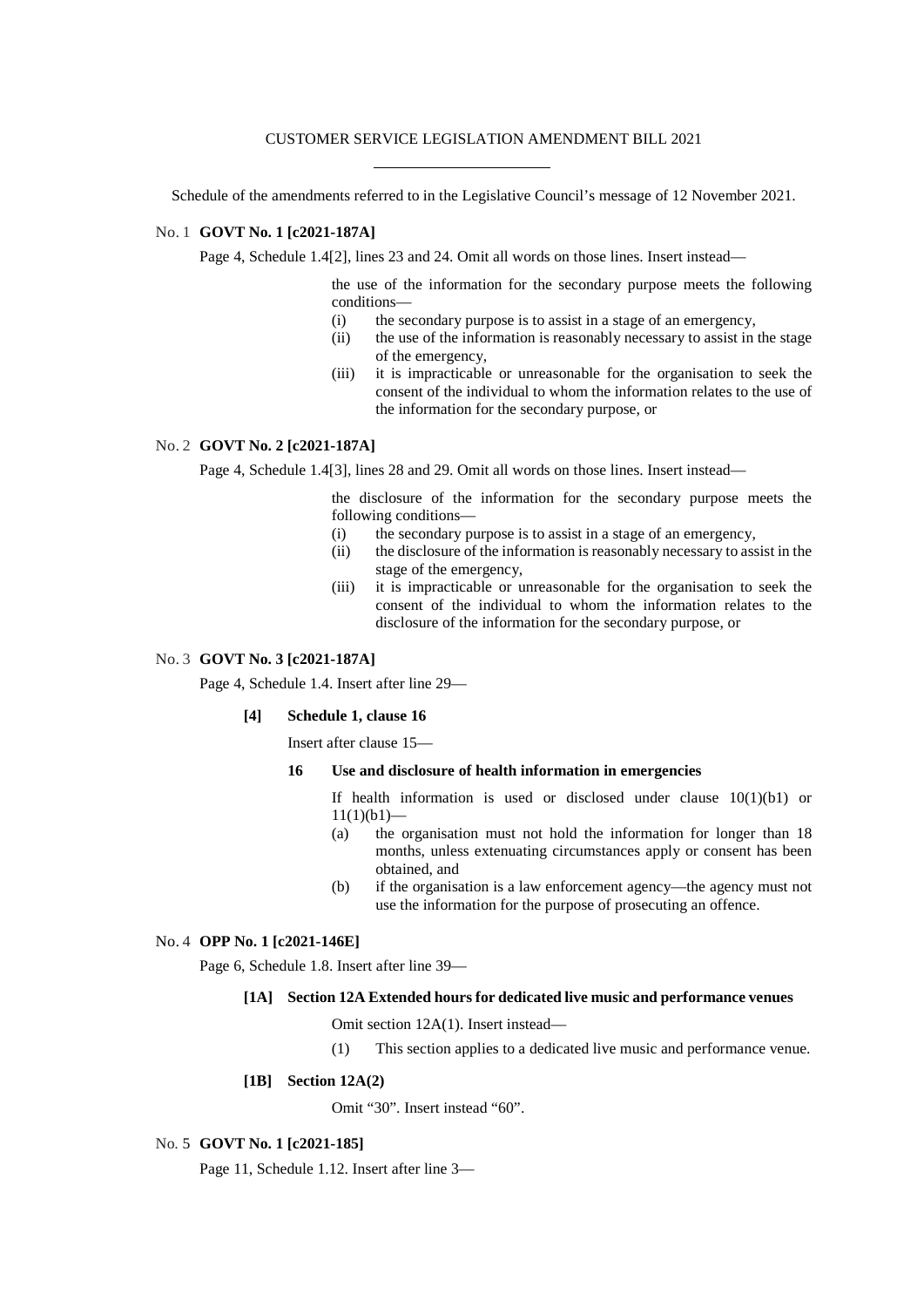### **[1AA] Long title**

Omit "high-risk". Insert instead "subject".

### No. 6 **GOVT No. 2 [c2021-185]**

Page 11, Schedule 1.12. Insert after line 3—

#### **[1AB] Section 3 Definitions**

Omit section 3, definition of *ambulance forward commander*.

Insert instead—

*ambulance forward commander* means the NSW Ambulance commander at an incident or emergency site or an event who is responsible for the command of all NSW Ambulance personnel at the site or event.

## No. 7 **GOVT No. 3 [c2021-185]**

Page 11, Schedule 1.12. Insert after line 7—

#### **[1A] Section 3, definition of "high-risk festival"**

Omit the definition.

# **[1B] Section 3**

Insert in alphabetical order—

*subject festival* means a music festival that, under section 5, ILGA decides would be more appropriately delivered with an approved safety management plan.

# **[1C] Sections 5, heading, (1), (2) and (2)(e), 6(1), (2) and (4)(a), 7, 8(1) and (1)(a), 9(1), 10(1), (2)(a) and (5), definition of prescribed entity, paragraph (f) and 11(1) and (2)**

Omit "high-risk", wherever occurring.

Insert instead "subject", respectively.

#### No. 8 **GOVT No. 4 [c2021-185]**

Page 11, Schedule 1.12. Insert after line 7—

#### **[1D] Section 6 Contents of safety management plans**

Omit section 6(2)(b). Insert instead—

- (b) if the organiser has given ILGA notice, in the approved form and submitted using an approved electronic system, at least 90 days before the festival is to be held of the intention to hold the festival—at least 60 days before the festival is to be held, or
- (c) within the shorter period decided by ILGA.

## **[1E] Section 6(5)**

Insert after section 6(4)—

(5) In this section—

*approved* means approved by ILGA.

### No. 9 **GOVT No. 5 [c2021-185]**

Page 11, Schedule 1.12. Insert after line 7—

#### **[1F] Section 10(5)(g)**

Insert after section 10(5)(f)—

(g) Ambulance Service of NSW.